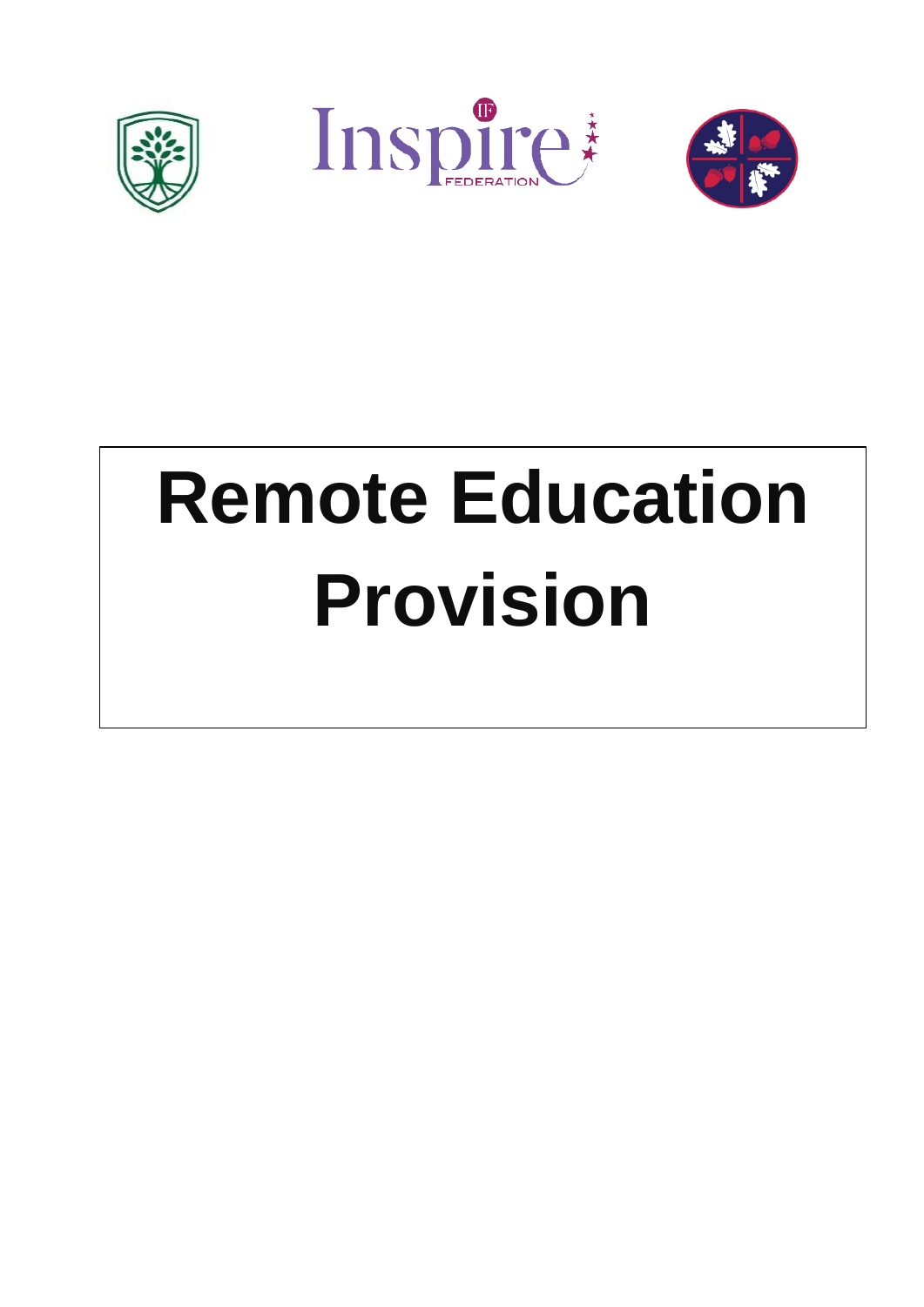# **Remote education provision: information for parents**

This information is intended to provide clarity and transparency to pupils and parents or carers about what to expect from remote education where national or local restrictions require entire cohorts (or bubbles) to remain at home.

For details of what to expect where individual pupils are self-isolating, please see the final section of this page.

# **The remote curriculum: what is taught to pupils at home**

A pupil's first day or two of being educated remotely might look different from our standard approach, while we take all necessary actions to prepare for a longer period of remote teaching.

#### **What should my child expect from immediate remote education in the first day or two of pupils being sent home?**

A pupil's first day or two of being educated remotely might look different from our standard approach, while we take all necessary actions to prepare for a longer period of remote teaching.

### **Following the first few days of remote education, will my child be taught broadly the same curriculum as they would if they were in school?**

Please see below some statements that may be helpful. In this section, please delete all statements that do not apply, and add details if appropriate:

 We teach the same curriculum remotely as we do in school wherever possible and appropriate. However, we have needed to make some adaptations in some subjects. For example, (providing PE lessons through online videos)

# **Remote teaching and study time each day**

#### **How long can I expect work set by the school to take my child each day?**

We expect that remote education (including remote teaching and independent work) will take pupils broadly the following number of hours each day: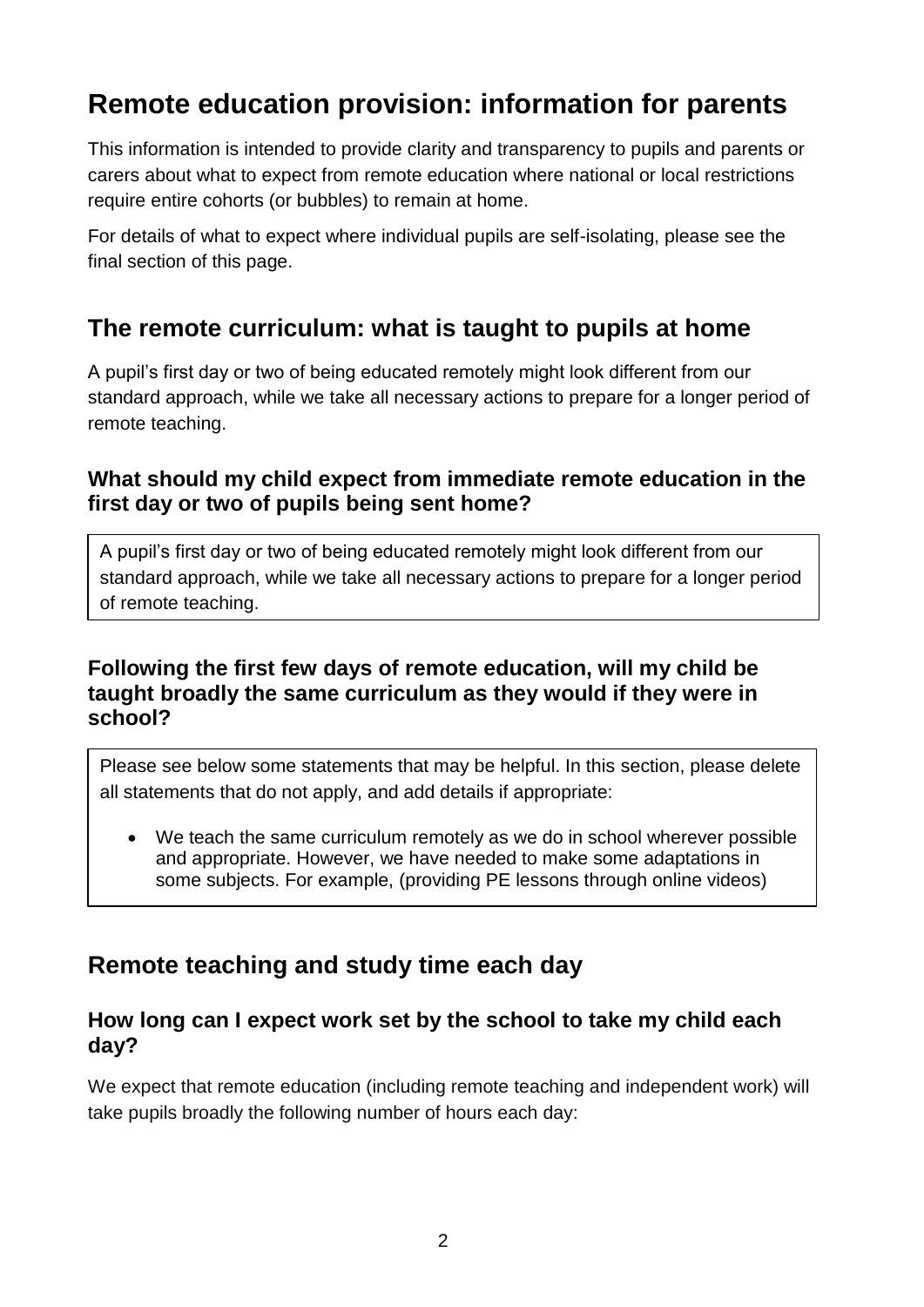| Key Stage 1 | Teachers set a timetable for the day<br>starting at 9 and finishing at 3:15<br>inclusive of break times.<br>There will always be a minimum of 4<br>hours learning. This exceeds the<br>government expectation.   |
|-------------|------------------------------------------------------------------------------------------------------------------------------------------------------------------------------------------------------------------|
| Key Stage 2 | Teachers set a timetable for the day<br>starting at 9 and finishing at 3:15<br>inclusive of break times.<br>There will always be a minimum of<br>4.5 hours learning. This exceeds the<br>government expectation. |

# **Accessing remote education**

## **How will my child access any online remote education you are providing?**

Pupils will be provided with information about their online learning via their class page on the school website.

Pupils will access the "Home learning" tab and each day there will be structured timetable provided for pupils to follow. Pupils will be provided with links to videos and activities via these pages.

Pupils will have access to live lessons via Teams which will be recorded for any pupils who are unable to attend at that time. Parents should inform teachers if their child will not be participating in the live lesson and why.

Pupils will have a minimum of two, one hour live lessons per day.

Teachers may provide learning activities via online learning platforms such as TT Rockstars. All pupils should have their own individual log in to access these platforms. If a pupil cannot access the programme or cannot locate their log in details they should contact the class teacher as soon as possible for guidance.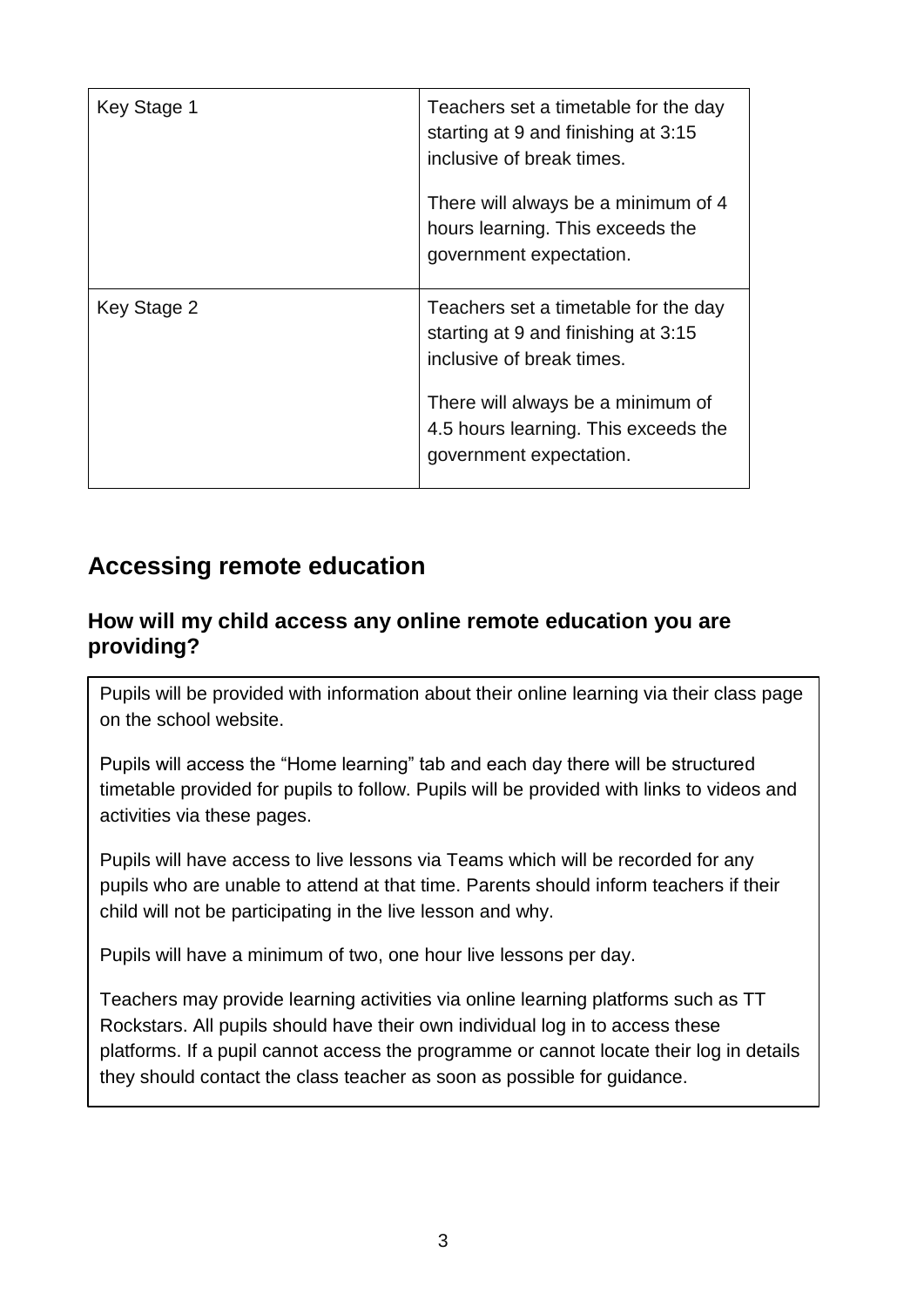#### **If my child does not have digital or online access at home, how will you support them to access remote education?**

We recognise that some pupils may not have suitable online access at home. We take the following approaches to support those pupils to access remote education:

- If your child does not have access to an electronic device or the internet, please contact the school immediately and we will be able to provide you with further information on how to access this.
- Any devices loaned to a pupil by the school will be subject to a signed agreement.
- If your child does not have access to an electronic device or the internet, and the school are unable to provide this, teachers will provide paper copies of the online learning which will be posted to the child. Once the child has completed this work it can then be posted or delivered to the school. Teachers will then provide appropriate feedback.

## **How will my child be taught remotely?**

We use a combination of the following approaches to teach pupils remotely:

- live daily class Team sessions to explain the children's learning for the day and check pupils' understanding.
- A minimum of two, one-hour live lessons for KS2. This may be shorter for EYFS/KS1
- Videos recorded by class teachers to support learning in English, maths and other subjects. Teachers may also use recorded teaching resources(e.g. audio books, Oak National Academy lessons, etc)

commercially available websites supporting the teaching of specific subjects or

 printed paper packs produced by teachers for pupils who are not able to access the e-learning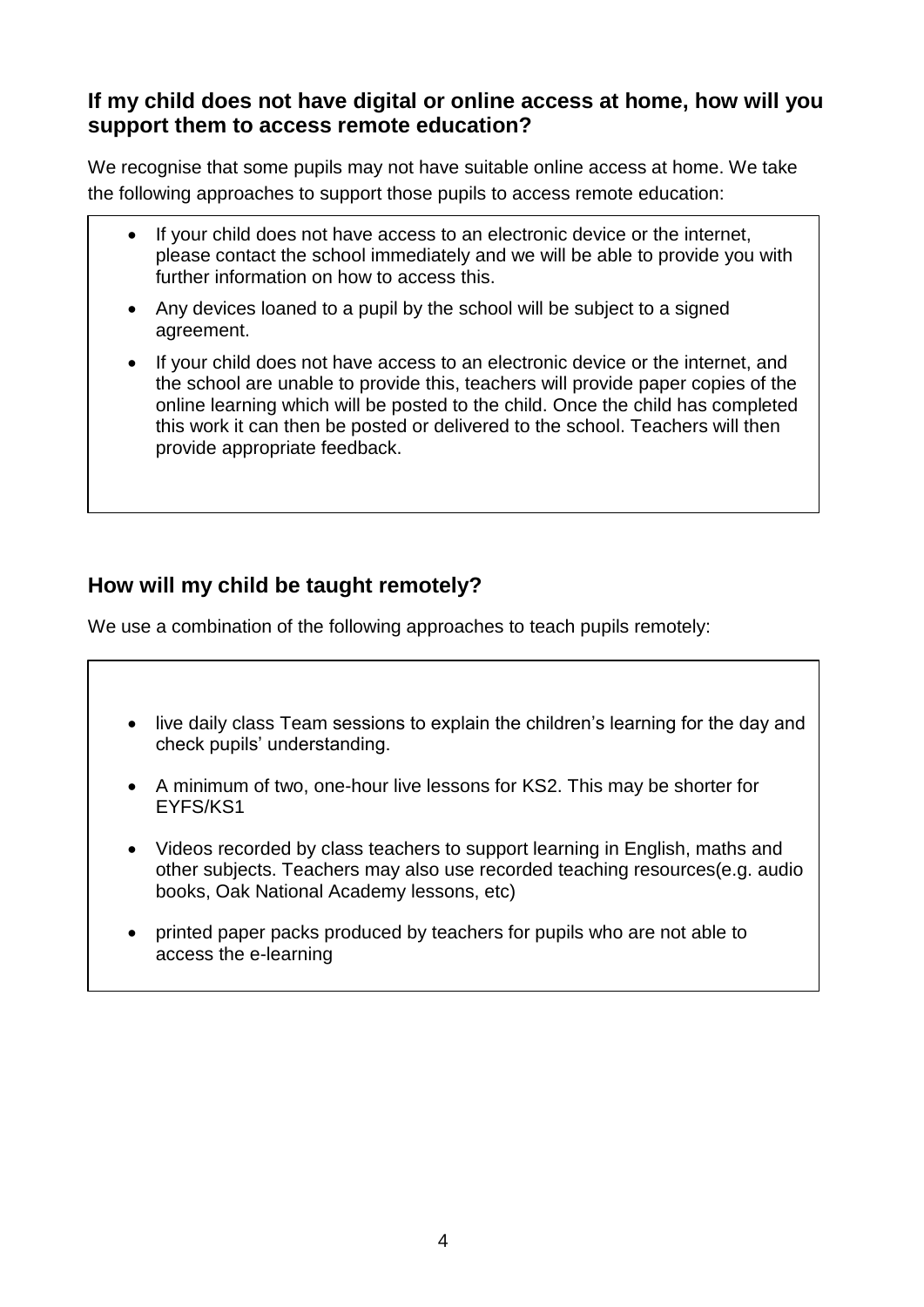# **Engagement and feedback**

## **What are your expectations for my child's engagement and the support that we as parents and carers should provide at home?**

- Children should attend Teams sessions with their class teacher.
- Children should complete learning set and submit through assignments to class teachers directly. Ideally we would expect this work to be submitted daily but we are happy to make agreements with individual families if this is not possible.
- Learning is set at the level where children can access independently but may need support navigating technology (especially EYFS and KS1).
- We expect parents/carers to help pupils by setting routines to support their child's education. We understand that some families may have extenuating circumstances (ie. Caring for family members, both parents are working from home) and are happy to work together to find a system that works. Please contact your class teacher if this applies to you.

## **How will you check whether my child is engaging with their work and how will I be informed if there are concerns?**

- Teachers will provide feedback on all submitted learning and will take note of the children who do not engage.
- Teachers will take a 'register' of the children who attend/do not attend Teamssessions.
- If engagement is a concern, we will inform parents and carers by email and/or a phone call to ensure communication between us is strong and to work together to ensure pupils are tackling the mandatory work.
- Teachers will hold termly well-being catch up meetings with parents and pupils via Teams.

## **How will you assess my child's work and progress?**

Feedback can take many forms and may not always mean extensive written comments for individual children. Our approach to feeding back on pupil work is as follows: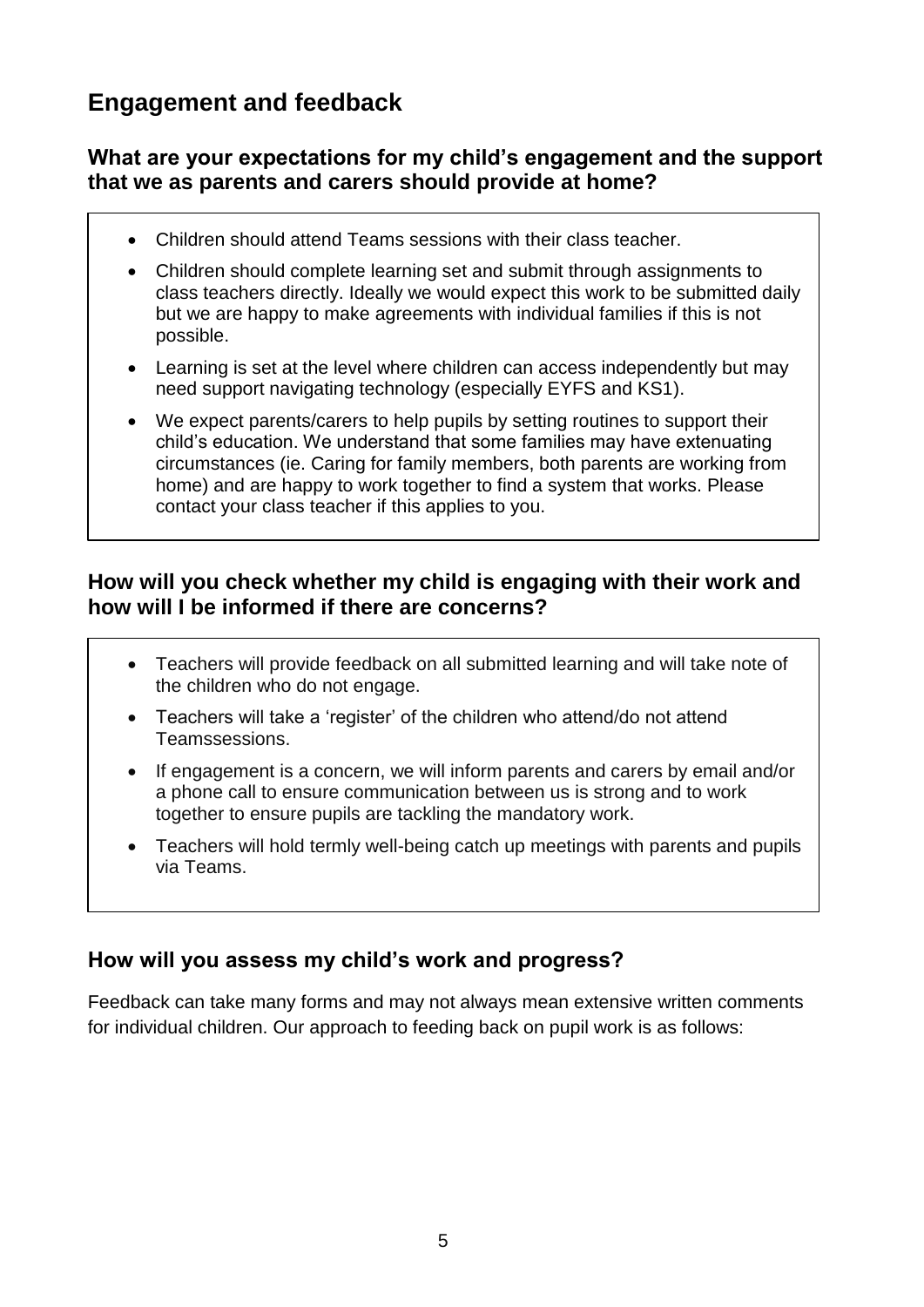- We will assess and feedback on pupils' work using a variety of methods that will include targeted questioning, verbal and written feedback.
- All work submitted will be responded to.
- Teachers will continue to use the behaviour policy to reward good learning and effort.
- High quality work or effort will be celebrated on the class page.
- Teachers will celebrate learning and achievements in their Teams calls.

# **Additional support for pupils with particular needs**

## **How will you work with me to help my child who needs additional support from adults at home to access remote education?**

We recognise that some pupils, for example some pupils with special educational needs and disabilities (SEND), may not be able to access remote education without support from adults at home. We acknowledge the difficulties this may place on families, and we will work with parents and carers to support those pupils in the following ways:

- We will contact parents/carers of pupils with SEND by email or phone to discuss how their needs can be met at home and we will work with families to ensure learning is targeted to their specific needs. We will discuss and agree what we will expect in terms of mandatory work so that pupils can be successful.
- We will ensure that families with younger pupils, for example those in Reception and Year 1, have access to daily recorded phonics learning.

# **Remote education for self-isolating pupils**

Where individual pupils need to self-isolate but the majority of their peer group remains in school, how remote education is provided will likely differ from the approach for whole groups. This is due to the challenges of teaching pupils both at home and in school.